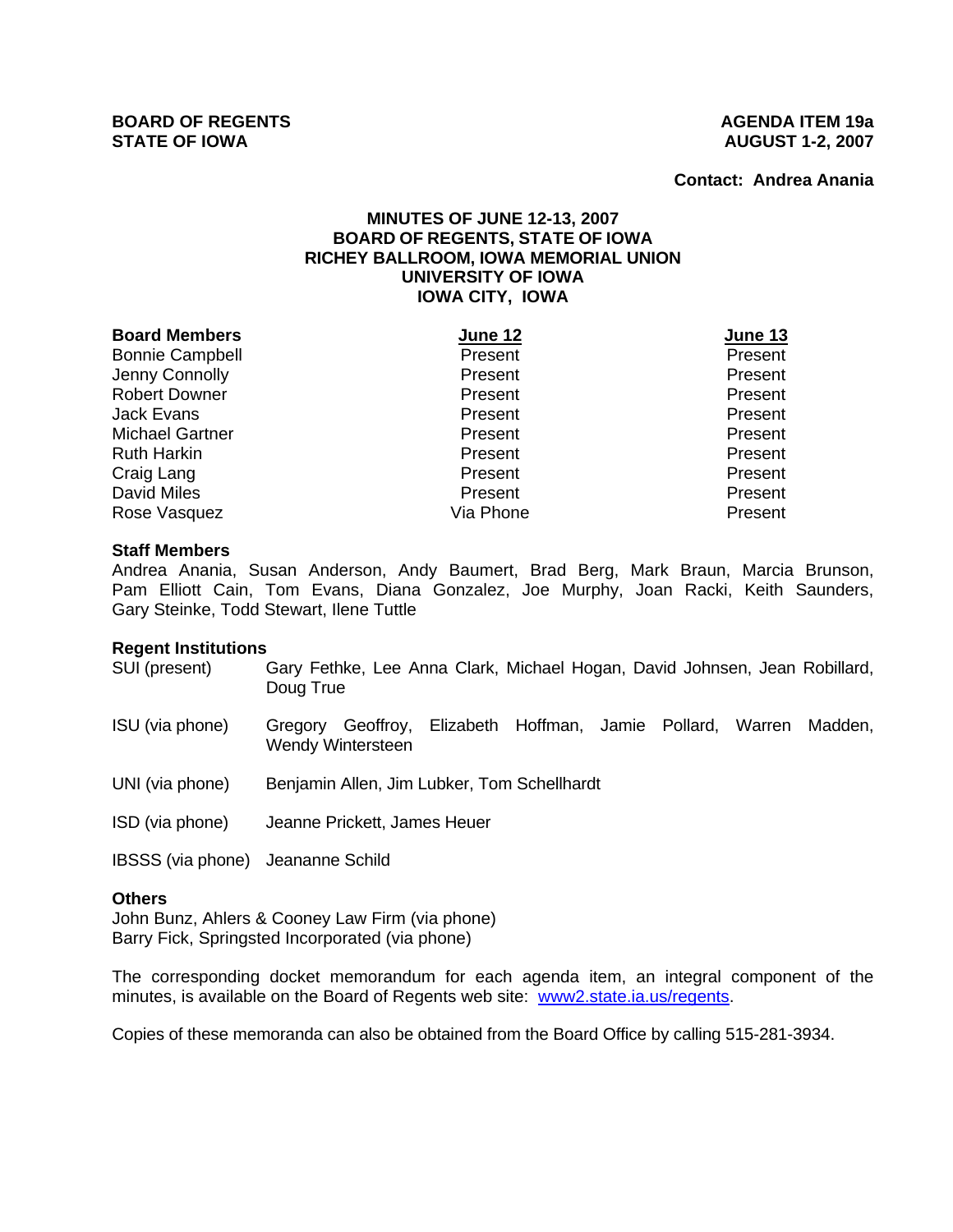## **President Gartner called the meeting to order at 8:52 a.m. on June 12, 2007.**

President Gartner and the Board welcomed Dr. Charles R. Bantz, Executive Vice President at Indiana University and Chancellor at Indiana University-Purdue University Indianapolis. The Board conducted a 90-minute interview with him for the position of President at the University of Iowa.

President Gartner and the Board welcomed Dr. Philip Furmanski, Executive Vice President for Academic Affairs and Professor of Cell Biology and Neuroscience at Rutgers, The State University of New Jersey. The Board conducted a 90-minute interview with him for the position of President at the University of Iowa.

#### **Register of University of Iowa Capital Improvement Business Transactions**

Vice President Doug True provided an overview of the projects on the capital register, which included the **University Hospitals and Clinics – Clinical Cancer Center and Infusion Therapy Suite**, **University Hospitals and Clinics – Urology Clinic Expansion and Renovation**, **Carver College of Medicine – Utility and Service Tunnel and Reconstruction**, and **Bowen Science Building – Emergency Power** projects.

President Gartner asked if the timing of the **Carver College of Medicine – Utility and Service Tunnel and Reconstruction** project was due to deterioration of the tunnel. Vice President True explained that the tunnel was constructed in 1920, is at the end of its useful life, and the University cannot delay any longer an evaluation of alternatives to address the tunnel. He added that much of the campus tunnel system was constructed in the 1920s. Regent Lang asked the University to provide the Board with a study on the other campus tunnels, explaining that it would be prudent for the Board to know of the need for additional tunnel improvements. He expressed his concern with the large cost variance of \$4 million to \$9 million for the Carver tunnel reconstruction project, and suggested that alternatives for addressing this tunnel could be identified with a study. Vice President True acknowledged that the University raised similar concerns because it has undertaken a significant amount of tunnel work in the recent past. He agreed to report to the Board on the University's future plans to address the tunnels, as well as the work which has been accomplished recently. With respect to the cost range for the Carver tunnel project, he explained that this tunnel is more complex to address since it consists of both a utility tunnel and a service tunnel, which provides additional alternatives to explore. Granting permission to proceed with the project would allow the University to obtain the necessary engineering assistance to determine the best alternative for addressing the tunnel. He agreed to return to the Board with the background information on the project.

President Pro Tem Miles acknowledged the project evaluation criteria in the capital register and expressed concern that it does not include specific cost-benefit analyses for the projects. He indicated that he would like to see this information in the future, and President Gartner assured him that it would be included in future capital registers.

¾ MOVED by LANG, SECONDED by HARKIN, to authorize permission to proceed with project planning for the **Carver College of Medicine – Utility and Service Tunnel and Reconstruction** project.

|     | Regent Campbell Connolly Downer Evans Gartner Harkin Lang Miles Vasquez |  |  |  |  |
|-----|-------------------------------------------------------------------------|--|--|--|--|
|     | Aye x x x x x x x x x                                                   |  |  |  |  |
| Nay |                                                                         |  |  |  |  |

MOTION APPROVED by ROLL CALL.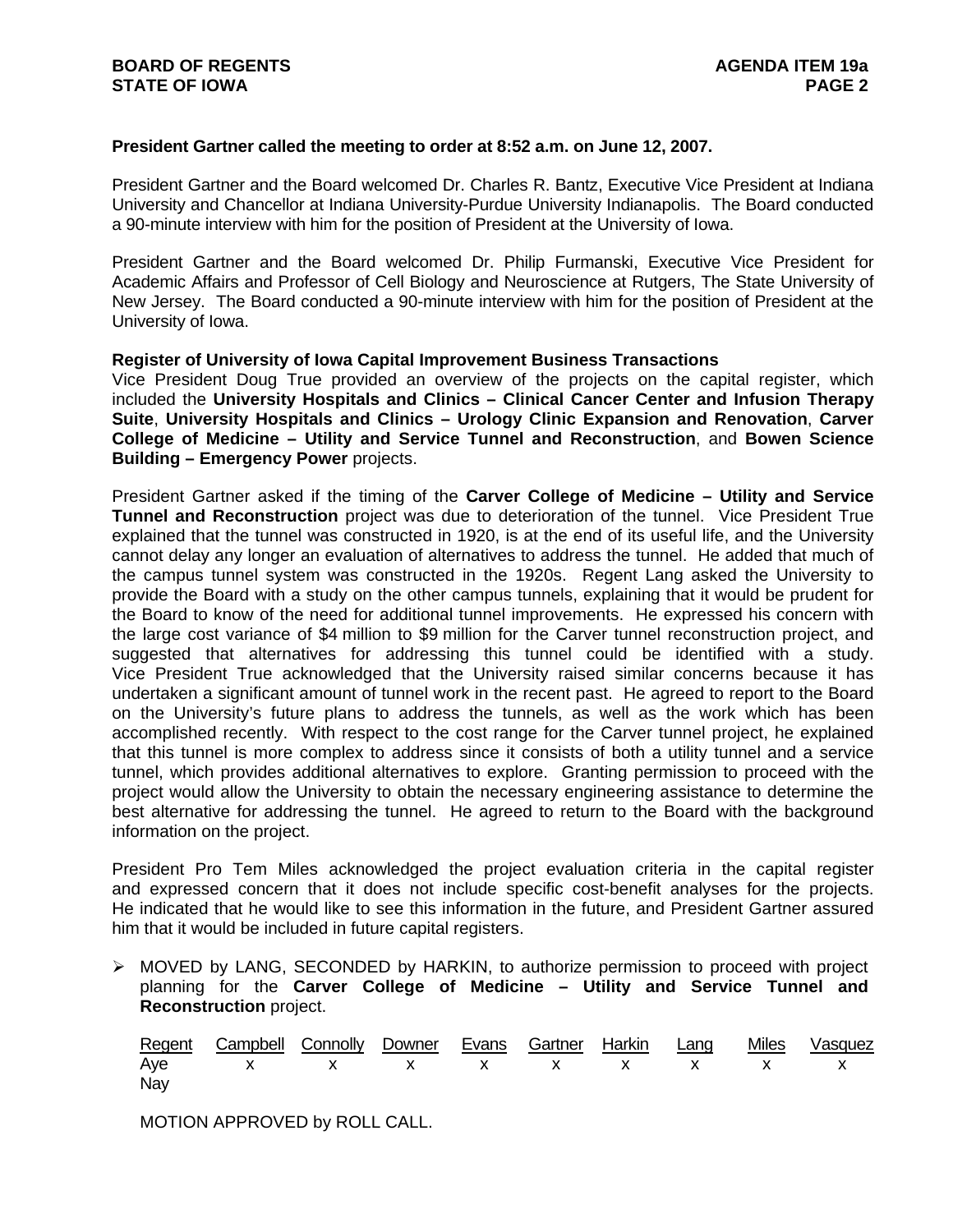¾ MOVED by CONNOLLY, SECONDED by DOWNER, to authorize permission to proceed with project planning, including the architectural selection process, for the **University Hospitals and Clinics – Clinical Cancer Center and Infusion Therapy Suite** project.

| Regent Campbell Connolly Downer Evans Gartner Harkin Lang Miles Vasquez |  |  |  |  |
|-------------------------------------------------------------------------|--|--|--|--|
| Aye x x x x x x x x x<br>Nay                                            |  |  |  |  |

MOTION APPROVED by ROLL CALL.

 $\triangleright$  MOVED by DOWNER, SECONDED by LANG, to approve the schematic design and project description and budget (\$2,625,000) for the **University Hospitals and Clinics – Urology Clinic Expansion and Renovation** project.

|     | Regent Campbell Connolly Downer Evans Gartner Harkin Lang Miles Vasquez |  |  |  |  |
|-----|-------------------------------------------------------------------------|--|--|--|--|
|     | Aye x x x x x x x x x                                                   |  |  |  |  |
| Nay |                                                                         |  |  |  |  |

MOTION APPROVED by ROLL CALL.

¾ MOVED by MILES, SECONDED by CONNOLLY, to approve the project description and budget (\$2,645,000) for the **Bowen Science Building – Emergency Power** project.

|     | Regent Campbell Connolly Downer Evans Gartner Harkin Lang Miles Vasquez |  |  |  |  |
|-----|-------------------------------------------------------------------------|--|--|--|--|
|     | Aye x x x x x x x x x                                                   |  |  |  |  |
| Nay |                                                                         |  |  |  |  |

MOTION APPROVED by ROLL CALL.

## **Register of Iowa State University Capital Improvement Business Transactions**

Vice President Warren Madden provided an overview of the **Geomechanics Research Laboratory**, **Friley Hall – Fire Safety Improvements,** and **Snedecor Hall** projects. He explained that the Geomechanics Research Laboratory, which would develop improved, below-ground construction technologies for significant cost savings to the construction industry, would only proceed if federal funding and private fundraising are sufficient to develop the project. In response to a question from President Gartner, Vice President Madden affirmed that no state funds would be involved in the project, and therefore it would not be subject to the Board's moratorium for new construction projects.

In response to a question from President Gartner on the ultimate cost of the fire safety improvements for Friley Hall, Vice President Madden explained that the cost would be determined in the planning phase of the project, and that the University would return to the Board upon completion of the planning study. In response to a question from Regent Lang on alternatives, other than renovation of Friley Hall, Department of Residence Director Peter Englin explained that it is the University's intent to keep Friley Hall open since it is the University's largest residence hall with the highest return rates as well as an important campus fixture.

President Pro Tem Miles noted the citations by the state fire marshal's office and asked about life safety improvements to ensure that all residence hall occupants are adequately protected. Director Englin explained that, in addition to the installation of heat and smoke detection systems in Friley Hall, the University is hoping to accelerate the installation of sprinkler systems in the facility by undertaking this concurrently with the installation of the detection systems. The feasibility of completing the sprinkler installation (during the 57-day construction period when the building is unoccupied during the summer) would be determined during the planning phase of the project. Director Englin added that sprinklers are not required by the state fire marshal, but the University wishes to install them in all of the rooms and hallways.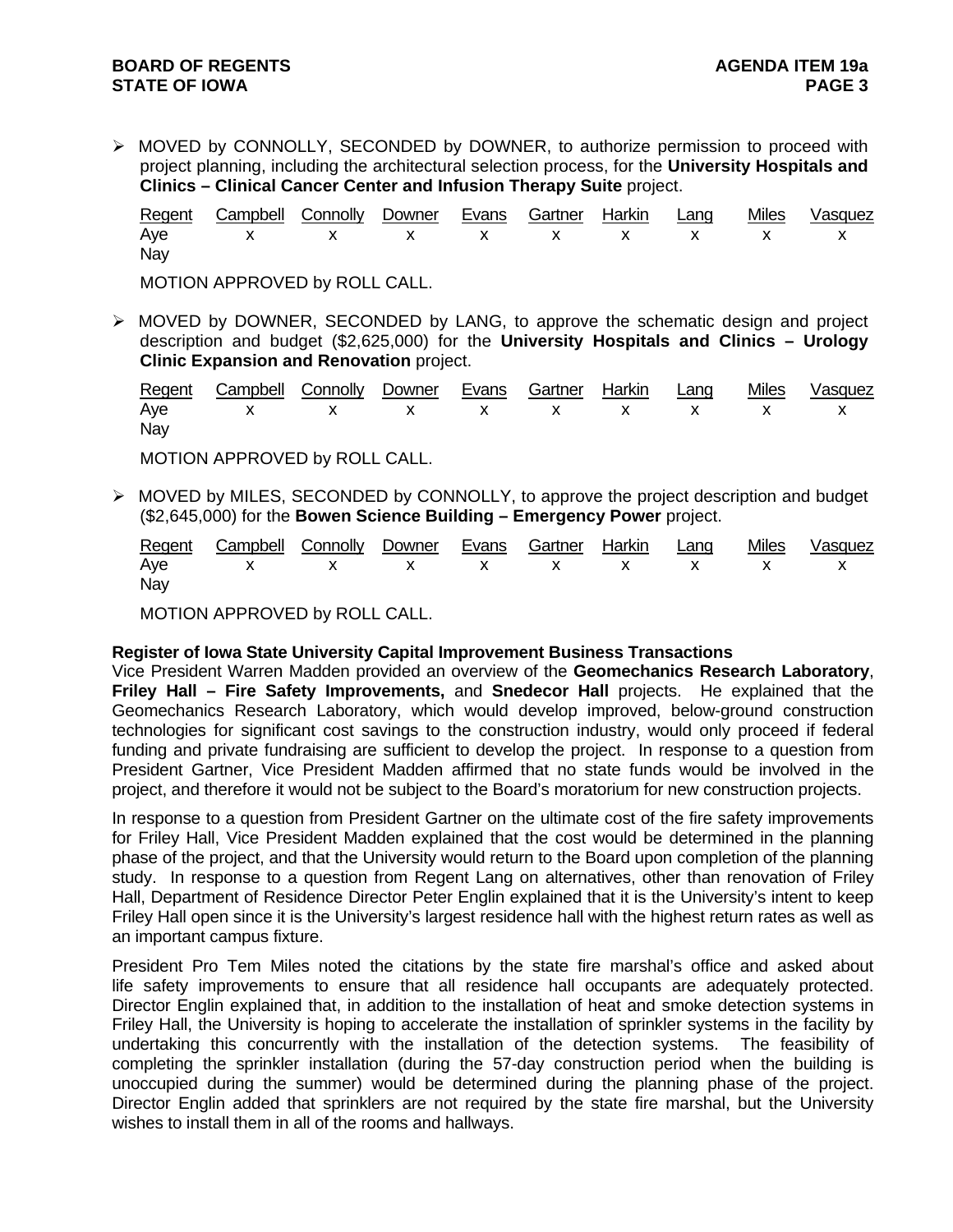Vice President Madden further explained that the University's ultimate goal is to install sprinklers in all of the residence facilities. He added that the University has completed all immediate corrective measures identified by the state fire marshal, and while sprinklers are not required, the University believes it is an appropriate life safety feature to add to the residence facilities.

Vice President Madden also addressed the University's wish to select Howard R. Green Company to provide engineering services for the project based on the firm's expertise in fire sprinkler work and its experience on other campus projects.

With respect to Snedecor Hall (which houses the Department of Statistics), Regent Downer indicated that, based on a previous tour of the building, he was amazed that the statistics program has been able to maintain its standing in inadequate facilities, and he placed a high priority on the Snedecor Hall project. President Gartner agreed.

- ¾ MOVED by EVANS, SECONDED by CONNOLLY, to:
	- Authorize permission to proceed with project planning, including fundraising, for the **Geomechanics Research Laboratory**;
	- Authorize permission to proceed with project planning and the waiver of Policy Manual §9.10.B.3.a, requiring an institutional committee to select an engineering firm for projects over \$1 million, for the **Friley Hall – Fire Safety Improvements** project; and
	- Approve the schematic design and project description and budget (\$9 million) for the **Snedecor Hall Renovation – 2006** project.

|     | Regent Campbell Connolly Downer Evans Gartner Harkin Lang Miles Vasquez |  |  |  |  |
|-----|-------------------------------------------------------------------------|--|--|--|--|
|     | Aye x x x x x x x x x x                                                 |  |  |  |  |
| Nay |                                                                         |  |  |  |  |

MOTION APPROVED by ROLL CALL.

## **Register of UNI Capital Improvement Business Transactions**

Vice President Tom Schellhardt provided an overview of the **Electrical Distribution Loop System Load-Break Switches – Phase 2** project and explained the University's wish to select Howard R. Green Company (the Phase 1 project engineer) to provide engineering services for the Phase 2 project.

 $\triangleright$  MOVED by LANG, SECONDED by HARKIN, to authorize permission to proceed with project planning and the waiver of Policy Manual §9.10.B.3.a, requiring an institutional committee to select an engineering firm for utility projects over \$1 million, for the **Electrical Distribution Loop System Load-Break Switches – Phase 2** project.

|     | Regent Campbell Connolly Downer Evans Gartner Harkin Lang Miles Vasquez |  |  |  |  |
|-----|-------------------------------------------------------------------------|--|--|--|--|
|     | Aye x x x x x x x x x                                                   |  |  |  |  |
| Nay |                                                                         |  |  |  |  |

MOTION APPROVED by ROLL CALL.

#### **Preliminary Resolution for the Sale of University of Iowa Recreational Facilities Revenue Bonds**

Vice President Doug True reported that this is the first of three bond sales to support this project. He stated that a financial plan has been developed and that detailed planning of the project is in process. He added that the total cost of \$69 million will be paid for by student fees, athletics revenues, and the general university.

President Gartner noted that the Regents, University administration, and students agreed on the extent of student fees that would be involved.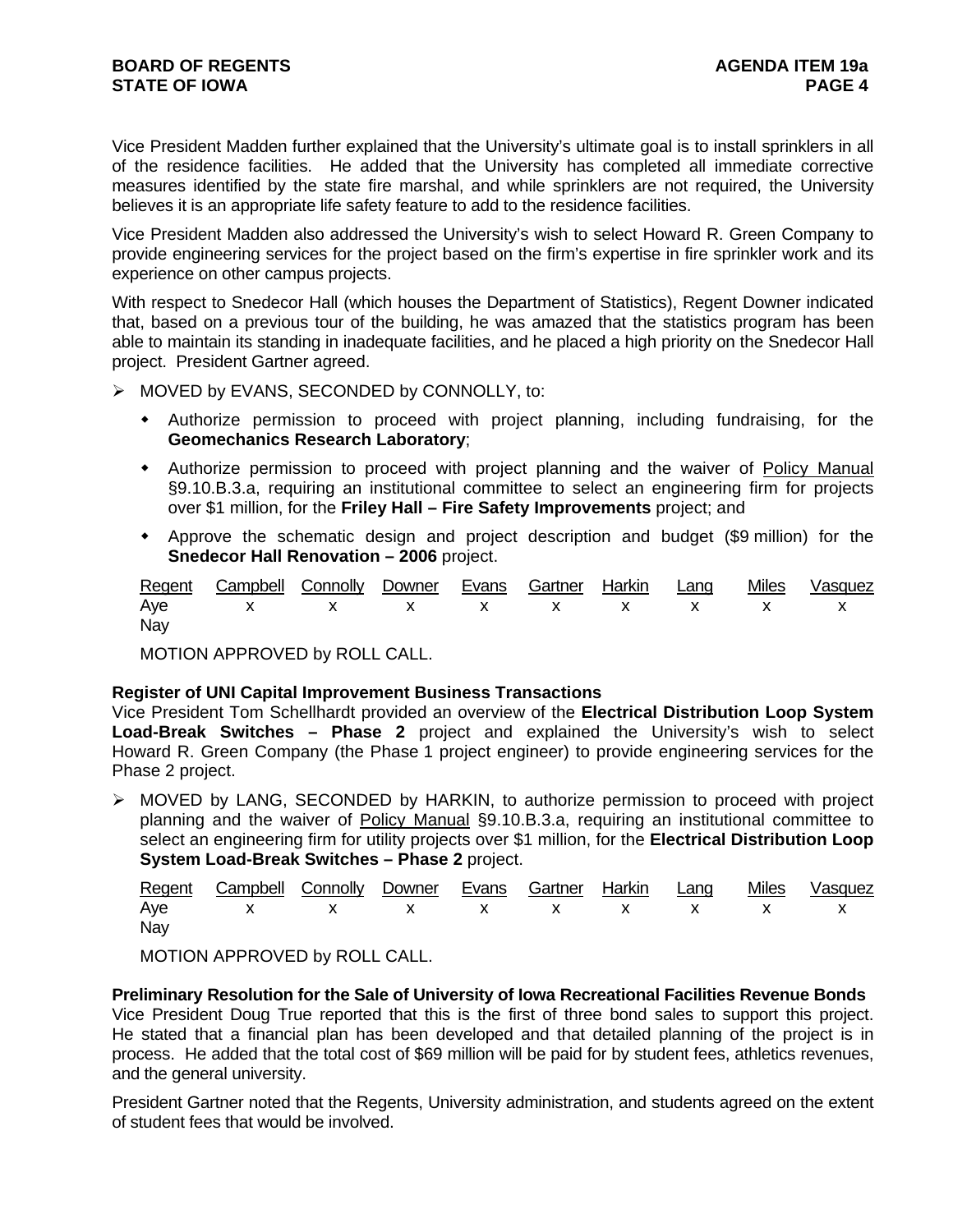¾ MOVED by EVANS, SECONDED by CONNOLLY, to approve A Resolution authorizing the Executive Director to fix the dates for the sale of up to \$78,000,000 Recreational Facilities Revenue Bonds for The State University of Iowa.

|     | Regent Campbell Connolly Downer Evans Gartner Harkin Lang Miles Vasquez |  |  |  |  |
|-----|-------------------------------------------------------------------------|--|--|--|--|
|     | Aye x x x x x x x x x                                                   |  |  |  |  |
| Nay |                                                                         |  |  |  |  |

MOTION APPROVED by ROLL CALL.

## **University of Iowa Presidential Search Update**

President Gartner welcomed and thanked Chair David Johnsen for his hard work during this process. Chair Johnsen thanked search committee members, search firm Heidrick & Struggles, presidential candidates, Regents, and the University community.

Chair Johnsen reported that the candidates are outstanding, campus support is favorable, and the report to the Board is in process. Discussion was held on the content, length, and timing of when the Regents could expect to receive the report. Chair Johnsen stated that he would forward the final report electronically by noon on Saturday, June 16<sup>th</sup>. President Gartner polled the Board, announced a 10:00 a.m. Board meeting on Sunday, June  $17<sup>th</sup>$ , and requested that the Board Office give notice of the meeting.

# **Request for a Name Change at Iowa State University – College of Agriculture to College of Agriculture and Life Sciences**

Provost Elizabeth Hoffman reviewed the process undertaken by Iowa State University to change the name of the College of Agriculture. She reported that the proposed name change has the full support of the Dean's Executive Council and the Dean's Advisory Council. She added that the name is consistent with the names adopted by ISU's peer institutions and all but one of ISU's peer institutions reflect a broader dimension in the names of their colleges of agriculture.

¾ MOVED by LANG, SECONDED by CONNOLLY, to approve the name change of the College of Agriculture at ISU to the College of Agriculture and Life Sciences.

|     | Regent Campbell Connolly Downer Evans Gartner Harkin Lang Miles Vasquez |  |  |  |  |
|-----|-------------------------------------------------------------------------|--|--|--|--|
|     | Aye x x x x x x x x x                                                   |  |  |  |  |
| Nay |                                                                         |  |  |  |  |

MOTION APPROVED by ROLL CALL.

## **FY 2007 Budget Adjustments, FY 2008 Salary Policies, and FY 2008 Budgets – Special Schools and Board Office**

Brad Berg reported on an additional proposed action item, an FY 2007 budget ceiling adjustment for ISD. He stated that ISD recently scheduled leadership academies, which result in additional sales and services revenue.

President Gartner asked if some of the proposed action items were a result of legislative action. Mr. Berg responded affirmatively and added that the proposed new policy regarding unspent tuition and fees was the result of enacted legislation.

Regent Evans requested clarification on receipt and application of the additional revenue. Mr. Berg responded that budget ceiling adjustments allow the institutions flexibility to apply unspent student fees and charges in subsequent years to support strategic initiatives. President Gartner added that there had been strict limitations on carryover funds and that, in the last legislative session, the language was changed to allow certain carryover funds to be retained by the institutions.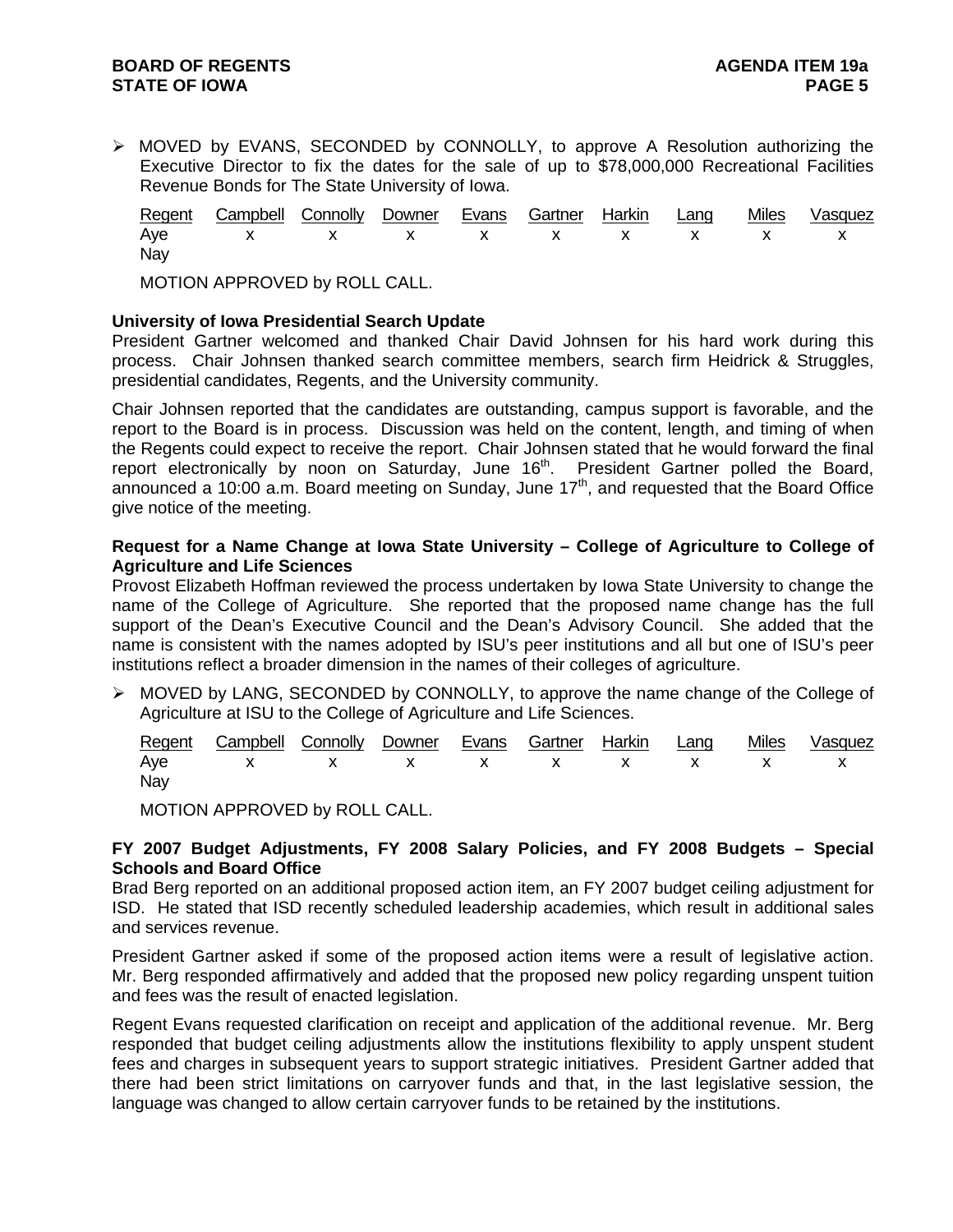# **BOARD OF REGENTS AGENUS AGENDA ITEM 19a STATE OF IOWA** PAGE 6 **PAGE 6**

# ¾ MOVED by CONNOLLY, SECONDED by CAMPBELL, to approve:

- FY 2007 budgets for two new special purpose units at UNI resulting from FY 2007 appropriations approved during the 2007 legislative session;
- FY 2007 budget ceiling adjustment of \$2,375,000 in the general operating budgets for SUI;
- FY 2007 budget ceiling adjustment of \$25,000 in the general operating budget for ISD;
- FY 2008 salary policies for the Regent institutions and Board Office effective July 1, 2007;
- FY 2008 operating and restricted fund budgets for ISD and IBSSS;
- FY 2008 operating budget for the Board Office;
- First and final reading of new Policy Manual §7.03A(5) to implement new state law allowing retention of unspent student fees and charges.

|     | Regent Campbell Connolly Downer Evans Gartner Harkin Lang Miles Vasquez |  |  |  |  |
|-----|-------------------------------------------------------------------------|--|--|--|--|
|     | Aye x x x x x x x x x x                                                 |  |  |  |  |
| Nay |                                                                         |  |  |  |  |

MOTION APPROVED by ROLL CALL.

# **Approval of Non-Tuition-Related Miscellaneous Fees for FY 2008**

¾ MOVED by CAMPBELL, SECONDED by LANG, to approve the Non-Tuition-Related Miscellaneous Fees for FY 2008.

|     | Regent Campbell Connolly Downer Evans Gartner Harkin Lang Miles Vasquez |  |  |  |  |
|-----|-------------------------------------------------------------------------|--|--|--|--|
|     | Aye x x x x x x x x x x                                                 |  |  |  |  |
| Nay |                                                                         |  |  |  |  |

MOTION APPROVED by ROLL CALL.

# **CONSENT DOCKET**

- Minutes of May 1, 2007, Meeting
- **•** Institutional Agreements, Leases and Easements
- University of Iowa Proposed Property Purchase
- Iowa State University Proposed Property Purchase
- Institutional and Board Office Personnel Transactions
- Revision to Board of Regents Policy Manual
- **\*** Master Lease Financing
- Proposed New Program at Iowa State University B.S. in Bioinformatics and Computational Biology
- Proposed New Program at the University of Iowa Doctor of Nursing Practice
- Proposed New Program at the University of Iowa B.A./B.S. in Informatics
- Proposed New Program at Iowa State University Ph.D. in Business and Technology
- Request to Suspend Admissions in the Master in Nursing and Health Care Practice Program at the University of Iowa
- Request for a Name Change at the University of Iowa Department of Asian Languages and Literature to Department of Asian and Slavic Languages and Literatures
- Request for a Temporary Suspension of Admissions to the Graduate Programs in Family Consumer Sciences and Education at Iowa State University
- Request to Name the Physics Building at the University of Northern Iowa
- Iowa Braille and Sight Saving School Calendar
- Agreements with the Nebraska Department of Education
- Commitment to Commonfund Venture Capital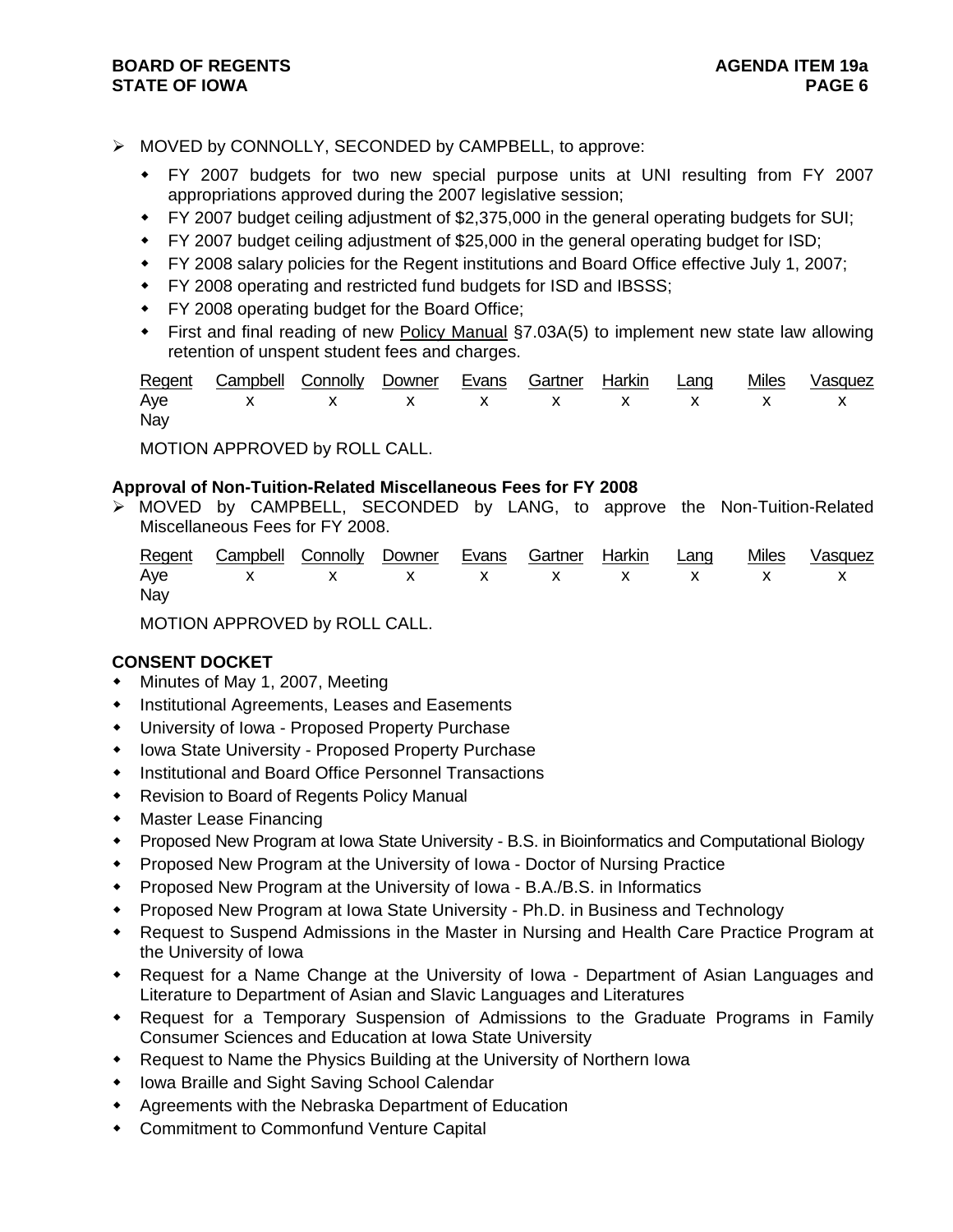Regent Downer asked if the agreements between the Board of Regents and the Nebraska Department of Education provided adequate compensation for ISD to provide educational services to Nebraska students with hearing impairments. Superintendent Jeanne Prickett said that ISD remains competitive by keeping tuition for the dormitory and day programs reasonably priced. She added that the Nebraska funds pay for the costs associated with the additional students.

Regent Evans requested more information on Commonfund Venture Capital. Executive Director Gary Steinke said that he would provide that to him.

¾ MOVED by DOWNER, SECONDED by EVANS, to approve the Consent Agenda.

|     | Regent Campbell Connolly Downer Evans Gartner Harkin Lang Miles Vasquez |  |  |  |  |
|-----|-------------------------------------------------------------------------|--|--|--|--|
|     | Aye x x x x x x x x x                                                   |  |  |  |  |
| Nay |                                                                         |  |  |  |  |

MOTION APPROVED by ROLL CALL.

UNI President Ben Allen announced that Dr. William P. Callahan has been appointed to serve as the Dean of the College of Education. He stated that Dr. Callahan knows the University and is respected as an academic leader. Provost Jim Lubker added that the position is for a three-year term. In response to President Gartner's question, President Allen stated that a new search would occur toward the end of the third year.

SUI Provost Mike Hogan announced that Dr. Rita A. Frantz, Professor, has been appointed as Dean of the College of Nursing, effective July 1, 2007.

President Gartner congratulated Dr. Callahan and Dr. Frantz on their appointments.

## **University of Iowa Hospitals and Clinics Update**

Dr. Jean Robillard, Vice President for Medical Affairs and Carver College of Medicine Dean, provided a financial update through April, 2007. He discussed admissions, length of stay, operating margin, revenues, expenses, physician task force, and reported on the capital budget and the following projects: Internal Medicine Specialty Clinics, Dermatology, Women's Health Center, Patient and Visitor Center, and the Neonatal Intensive Care Unit Expansion.

Dr. Robillard announced that Dr. Alan Reed has been appointed as the Director of the Division of Transplant Surgery, effective September 15, 2007; Ken Fisher has been appointed as Associate Vice President for Finance and Chief Financial Officer for UIHC, effective June 19, 2007; and a search is in process to hire a Chief Nursing Officer.

Dr. Robillard reported that UIHC has a AA bond rating, which is one of the highest ratings for an academic health center.

President Gartner thanked SUI for hosting the meeting and everyone for attending.

### **President Gartner adjourned the meeting at 2:15 p.m.**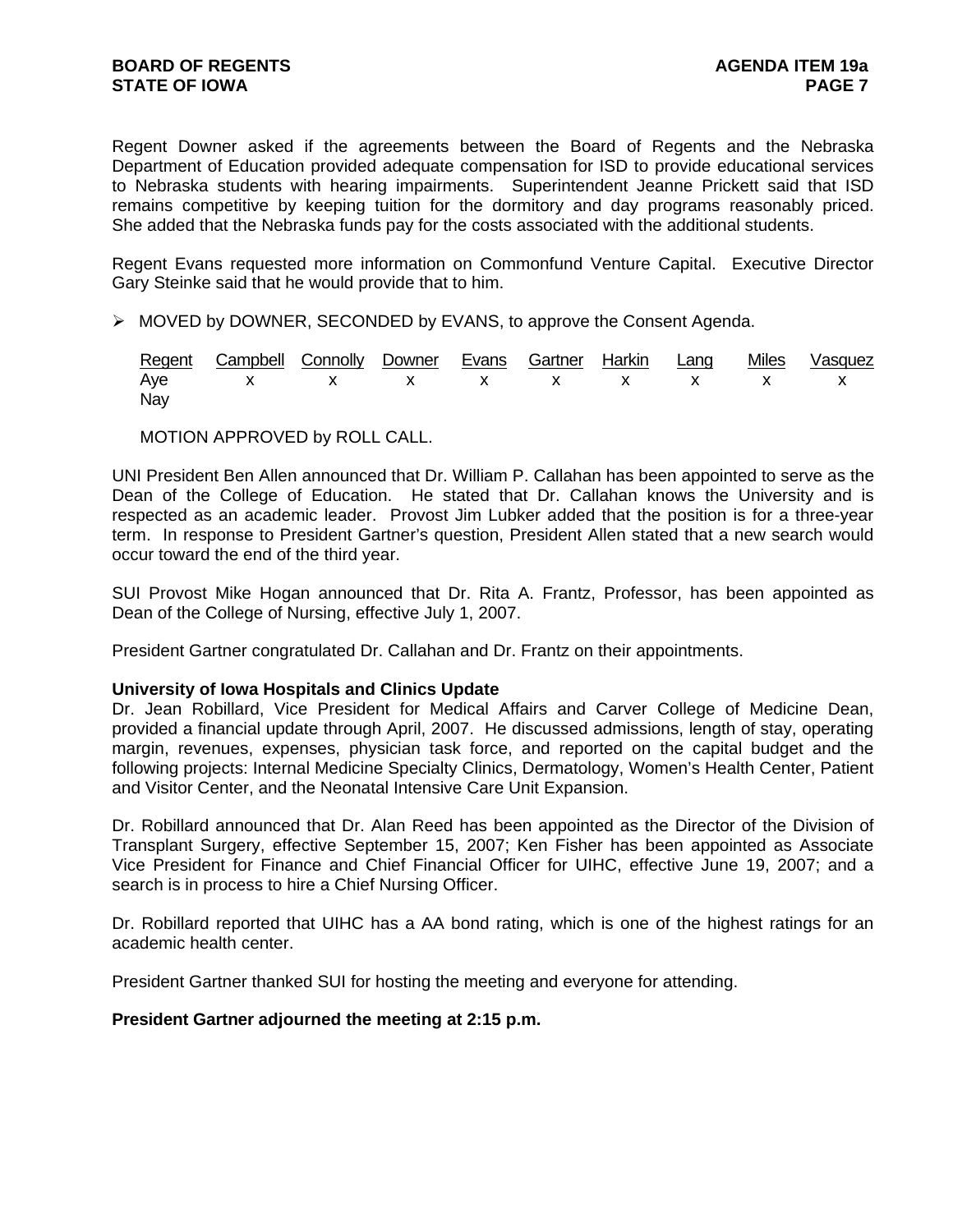### **President Gartner called the meeting to order at 9:30 a.m. on June 13, 2007.**

President Gartner and the Board welcomed Dr. Mark P. Becker, Executive Vice President for Academic Affairs and Provost, and Professor of Statistics at the University of South Carolina. The Board conducted a 90-minute interview with him for the position of President at the University of Iowa.

### **Iowa State University – Jack Trice Stadium Financing**

President Gartner introduced the Jack Trice Stadium – Phase 1 project, indicating that it is a major project and a major step forward for the University, requiring complex financing and significant fundraising, but with no increase in student fees and no increase or decrease in University support.

In response to a question from Regent Evans about future ticket price increases for men's basketball, President Geoffroy confirmed that the ten-year financial pro forma is based on 2 percent ticket price increases in FY 2011 and FY 2016 (after an increase in FY 2008). However, he explained that while the pro forma was built around this assumption, the University does have the option for additional price increases in the interim years.

President Gartner asked about changes to the Big 12 post-season schedule and the redistribution of post-season income. Vice President Madden confirmed that the Big 12 conference has renegotiated its television and revenue distribution packages for future years; as a result, Iowa State University would receive increased Big 12 conference revenues.

In a discussion of post-season revenues and expenses in the pro forma, Athletics Director Jamie Pollard explained that the post-season expenses represent all sports, while post-season revenue results only from football bowl games. He further explained that, since the pro forma budgets post-season expenses for other University teams (i.e., basketball, golf, track), it shows more post-season expenses than post-season revenue.

President Gartner questioned whether the margin that builds up over the years in the pro forma could be used to offset General University support. President Geoffroy explained the University's belief that the amount budgeted (which holds University support relatively constant) is appropriate, given the University's goals for the athletics program and its importance to the University. He further explained that this reserve is important to address ongoing deferred maintenance needs of athletic facilities and unforeseen events in athletics.

- ¾ MOVED by EVANS, SECONDED by CONNOLLY, to:
	- Receive the final report of the financing plan for the Jack Trice Stadium, Phase I project; and
	- Adopt A Resolution authorizing the Executive Director to fix the dates for the sale of up to \$12,500,000 Athletic Facilities Revenue Bonds, Series I.S.U. 2007 (taxable) and up to \$8,500,000 Athletic Facilities Revenue Bonds, Series I.S.U. 2007A.

|         | Regent Campbell Connolly Downer Evans Gartner Harkin Lang |  |  |  | Miles Vasquez |
|---------|-----------------------------------------------------------|--|--|--|---------------|
|         | Aye x x x x x x x x x                                     |  |  |  |               |
| Nay     |                                                           |  |  |  |               |
| Abstain |                                                           |  |  |  |               |

MOTION APPROVED by ROLL CALL.

President Gartner congratulated the University, stated that the Board is eager to see the new facility, and wished the University the best to complete it in a timely and cost-efficient manner.